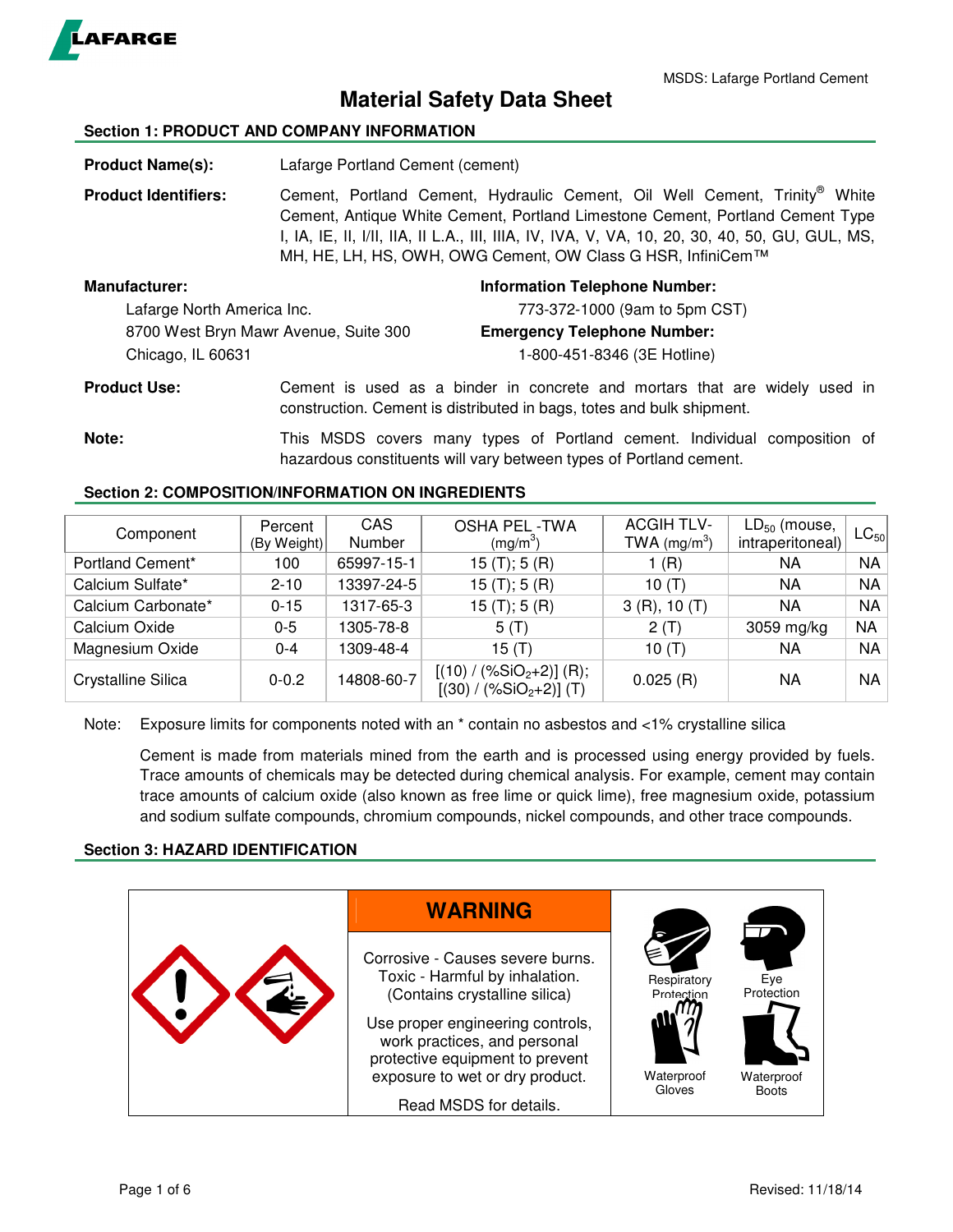

## **Section 3: HAZARD IDENTIFICATION (continued)**

| <b>Emergency Overview:</b>       | Cement is a solid, grey, off white, or white odorless powder. It is not combustible or<br>explosive. A single, short-term exposure to the dry powder presents little or no<br>hazard. Exposure of sufficient duration to wet cement, or to dry cement on moist<br>areas of the body, can cause serious, potentially irreversible tissue (skin, eye,<br>respiratory tract) damage due to chemical (caustic) burns, including third degree<br>burns. |
|----------------------------------|----------------------------------------------------------------------------------------------------------------------------------------------------------------------------------------------------------------------------------------------------------------------------------------------------------------------------------------------------------------------------------------------------------------------------------------------------|
| <b>Potential Health Effects:</b> |                                                                                                                                                                                                                                                                                                                                                                                                                                                    |
| <b>Eye Contact:</b>              | Airborne dust may cause immediate or delayed irritation or inflammation. Eye contact<br>with large amounts of dry powder or with wet cement can cause moderate eye<br>irritation, chemical burns and blindness. Eye exposures require immediate first aid<br>and medical attention to prevent significant damage to the eye.                                                                                                                       |
| <b>Skin Contact:</b>             | Cement may cause dry skin, discomfort, irritation, severe burns, and dermatitis.                                                                                                                                                                                                                                                                                                                                                                   |
| Burns:                           | Exposure of sufficient duration to wet cement, or to dry cement on moist areas of the<br>body, can cause serious, potentially irreversible damage to skin, eye, respiratory and<br>digestive tracts due to chemical (caustic) burns, including third degree burns. A skin<br>exposure may be hazardous even if there is no pain or discomfort.                                                                                                     |
| Dermatitis:                      | Cement is capable of causing dermatitis by irritation and allergy. Skin affected by<br>dermatitis may include symptoms such as, redness, itching, rash, scaling, and<br>cracking.                                                                                                                                                                                                                                                                  |
|                                  | Irritant dermatitis is caused by the physical properties of cement including alkalinity<br>and abrasion.                                                                                                                                                                                                                                                                                                                                           |
|                                  | Allergic contact dermatitis is caused by sensitization to hexavalent chromium<br>(chromate) present in cement. The reaction can range from a mild rash to severe skin<br>ulcers. Persons already sensitized may react to the first contact with cement. Others<br>may develop allergic dermatitis after years of repeated contact with cement.                                                                                                     |
| Inhalation (acute):              | Breathing dust may cause nose, throat or lung irritation, including choking, depending<br>on the degree of exposure. Inhalation of high levels of dust can cause chemical<br>burns to the nose, throat and lungs.                                                                                                                                                                                                                                  |
| Inhalation (chronic):            | Risk of injury depends on duration and level of exposure.                                                                                                                                                                                                                                                                                                                                                                                          |
| Silicosis:                       | This product contains crystalline silica. Prolonged or repeated inhalation of respirable<br>crystalline silica from this product can cause silicosis, a seriously disabling and fatal<br>lung disease. See Note to Physicians in Section 4 for further information.                                                                                                                                                                                |
| Carcinogenicity:                 | Cement is not listed as a carcinogen by IARC or NTP; however, cement contains<br>trace amounts of crystalline silica and hexavalent chromium which are classified by<br>IARC and NTP as known human carcinogens.                                                                                                                                                                                                                                   |
| <b>Autoimmune</b><br>Disease:    | Some studies show that exposure to respirable crystalline silica (without silicosis) or<br>that the disease silicosis may be associated with the increased incidence of several<br>autoimmune disorders such as scleroderma (thickening of the skin), systemic lupus<br>erythematosus, rheumatoid arthritis and diseases affecting the kidneys.                                                                                                    |
| Tuberculosis:                    | Silicosis increases the risk of tuberculosis.                                                                                                                                                                                                                                                                                                                                                                                                      |
| Renal Disease:                   | Some studies show an increased incidence of chronic kidney disease and end-stage<br>renal disease in workers exposed to respirable crystalline silica.                                                                                                                                                                                                                                                                                             |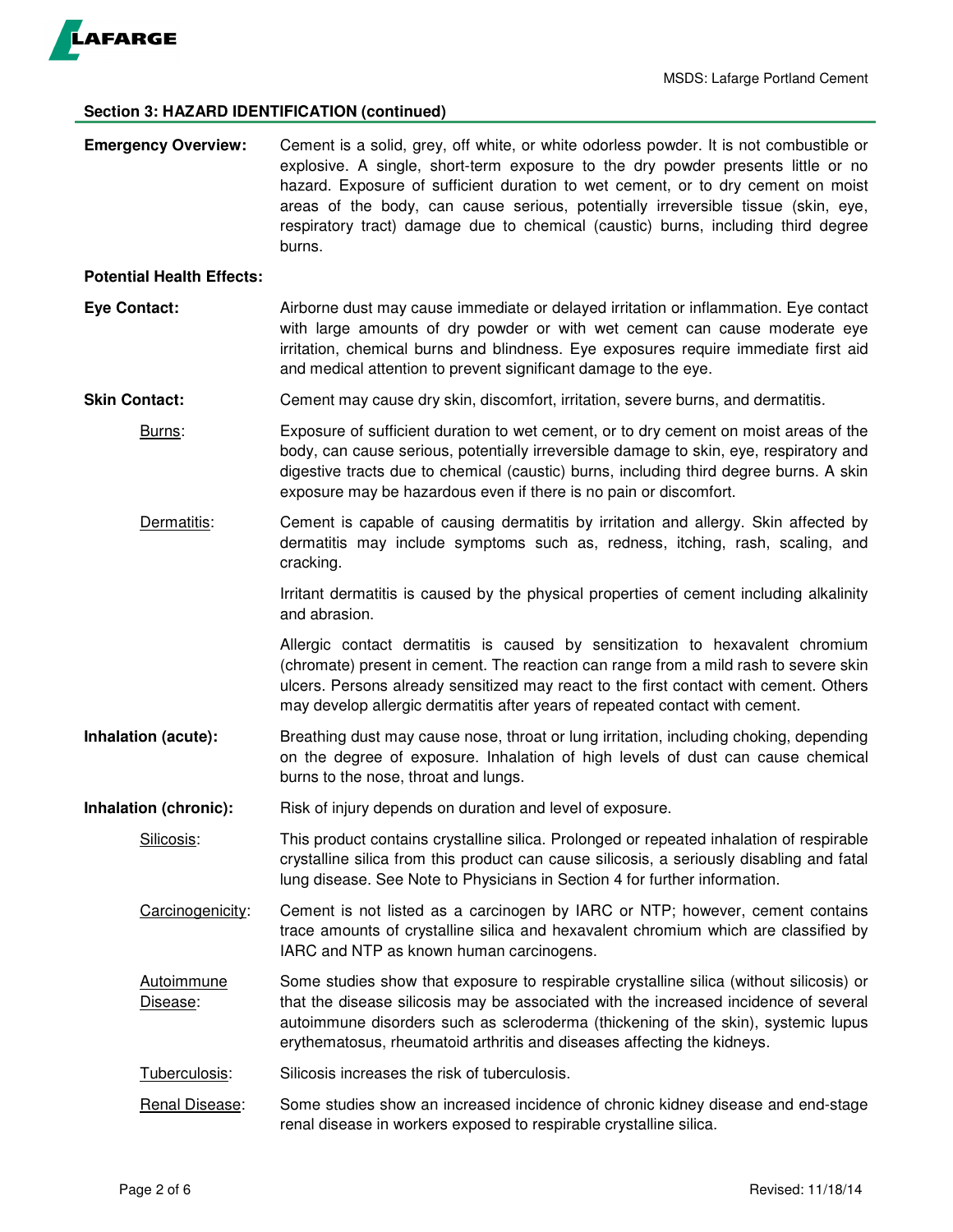

### **Section 3: HAZARD IDENTIFICATION (continued)**

| Ingestion: | Do not ingest cement. Although ingestion of small quantities of cement is not known |  |  |  |
|------------|-------------------------------------------------------------------------------------|--|--|--|
|            | to be harmful, large quantities can cause chemical burns in the mouth, throat,      |  |  |  |
|            | stomach, and digestive tract.                                                       |  |  |  |

**Medical Conditions** Individuals with lung disease (e.g. bronchitis, emphysema, COPD, pulmonary **Aggravated by Exposure:** disease) or sensitivity to hexavalent chromium can be aggravated by exposure.

### **Section 4: FIRST AID MEASURES**

| <b>Eye Contact:</b> | Rinse eyes thoroughly with water for at least 15 minutes, including under lids, to |  |
|---------------------|------------------------------------------------------------------------------------|--|
|                     | remove all particles. Seek medical attention for abrasions and burns.              |  |

- **Skin Contact:** Wash with cool water and a pH neutral soap or a mild skin detergent. Seek medical attention for rash, burns, irritation, dermatitis, and prolonged unprotected exposures to wet cement, cement mixtures or liquids from wet cement.
- **Inhalation:** Move person to fresh air. Seek medical attention for discomfort or if coughing or other symptoms do not subside.
- **Ingestion:** Do not induce vomiting. If conscious, have person drink plenty of water. Seek medical attention or contact poison control center immediately.
- **Note to Physician:** The three types of silicosis include:
	- Simple chronic silicosis which results from long-term exposure (more than 20 years) to low amounts of respirable crystalline silica. Nodules of chronic inflammation and scarring provoked by the respirable crystalline silica form in the lungs and chest lymph nodes. This disease may feature breathlessness and may resemble chronic obstructive pulmonary disease (COPD).
	- Accelerated silicosis occurs after exposure to larger amounts of respirable crystalline silica over a shorter period of time (5-15 years). Inflammation, scarring, and symptoms progress faster in accelerated silicosis than in simple silicosis.
	- Acute silicosis results from short-term exposure to very large amounts of respirable crystalline silica. The lungs become very inflamed and may fill with fluid, causing severe shortness of breath and low blood oxygen levels.

Progressive massive fibrosis may occur in simple or accelerated silicosis, but is more common in the accelerated form. Progressive massive fibrosis results from severe scarring and leads to the destruction of normal lung structures.

### **Section 5: FIREFIGHTING MEASURES**

| <b>Flashpoint &amp; Method:</b> | Non-combustible                                 | <b>Firefighting Equipment:</b> | Cement poses no fire-<br>related hazard. A SCBA is<br>recommended to limit<br>exposures to combustion<br>products when fighting any<br>fire. |
|---------------------------------|-------------------------------------------------|--------------------------------|----------------------------------------------------------------------------------------------------------------------------------------------|
| <b>General Hazard:</b>          | Avoid breathing dust.<br>Wet cement is caustic. |                                |                                                                                                                                              |
| <b>Extinguishing Media:</b>     | Use extinguishing<br>media appropriate for      |                                |                                                                                                                                              |
|                                 | surrounding fire.                               | <b>Combustion Products:</b>    | None.                                                                                                                                        |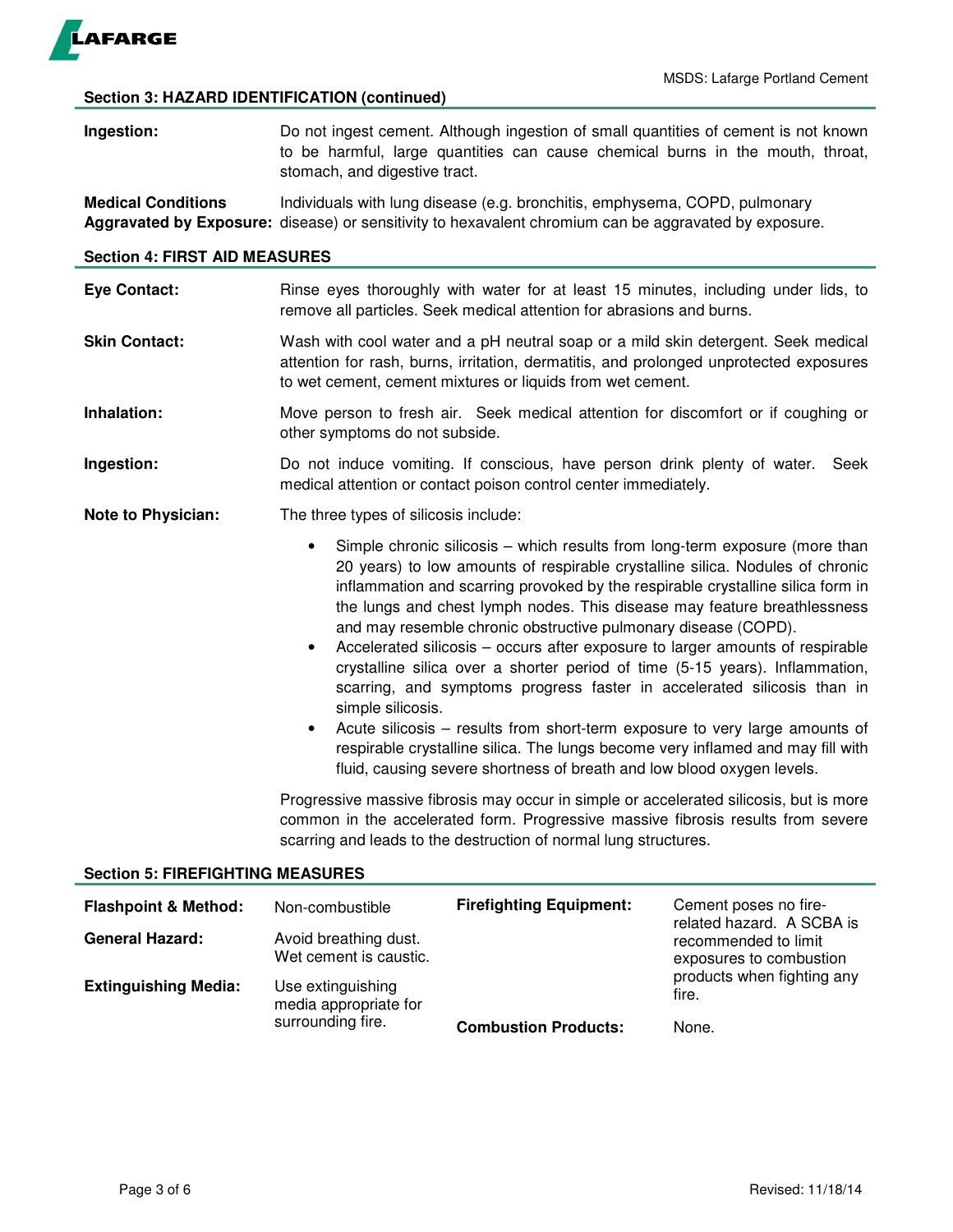

### **Section 6: ACCIDENTAL RELEASE MEASURES**

**General:** Place spilled material into a container. Avoid actions that cause the cement to become airborne. Avoid inhalation of cement and contact with skin. Wear appropriate protective equipment as described in Section 8. Scrape wet cement and place in container. Allow material to dry or solidify before disposal. Do not wash cement down sewage and drainage systems or into bodies of water (e.g. streams).

**Waste Disposal Method:** Dispose of cement according to Federal, State, Provincial and Local regulations.

### **Section 7: HANDLING AND STORAGE**

General: Keep bulk and bagged cement dry until used. Stack bagged material in a secure manner to prevent falling. Bagged cement is heavy and poses risks such as sprains and strains to the back, arms, shoulders and legs during lifting and mixing. Handle with care and use appropriate control measures.

> Engulfment hazard. To prevent burial or suffocation, do not enter a confined space, such as a silo, bin, bulk truck, or other storage container or vessel that stores or contains cement. Cement can buildup or adhere to the walls of a confined space. The cement can release, collapse or fall unexpectedly.

> Properly ground all pneumatic conveyance systems. The potential exists for static build-up and static discharge when moving cement powders through a plastic, nonconductive, or non-grounded pneumatic conveyance system. The static discharge may result in damage to equipment and injury to workers.

- **Usage: Cutting, crushing or grinding hardened cement, concrete or other crystalline silica**bearing materials will release respirable crystalline silica. Use all appropriate measures of dust control or suppression, and Personal Protective Equipment (PPE) described in Section 8 below.
- **Housekeeping:** Avoid actions that cause the cement to become airborne during clean-up such as dry sweeping or using compressed air. Use HEPA vacuum or thoroughly wet with water to clean-up dust. Use PPE described in Section 8 below.
- **Storage Temperature:** Unlimited. **Storage Pressure:** Unlimited.
- **Clothing:** Promptly remove and launder clothing that is dusty or wet with cement. Thoroughly wash skin after exposure to dust or wet cement.

### **Section 8: EXPOSURE CONTROLS AND PERSONAL PROTECTION**

**Engineering Controls:** Use local exhaust or general dilution ventilation or other suppression methods to maintain dust levels below exposure limits.

### **Personal Protective Equipment (PPE):**

- Respiratory Under ordinary conditions no respiratory protection is required. Wear a NIOSH Protection: approved respirator that is properly fitted and is in good condition when exposed to dust above exposure limits.
- Eye Protection: Wear ANSI approved glasses or safety goggles when handling dust or wet cement to prevent contact with eyes. Wearing contact lenses when using cement, under dusty conditions, is not recommended.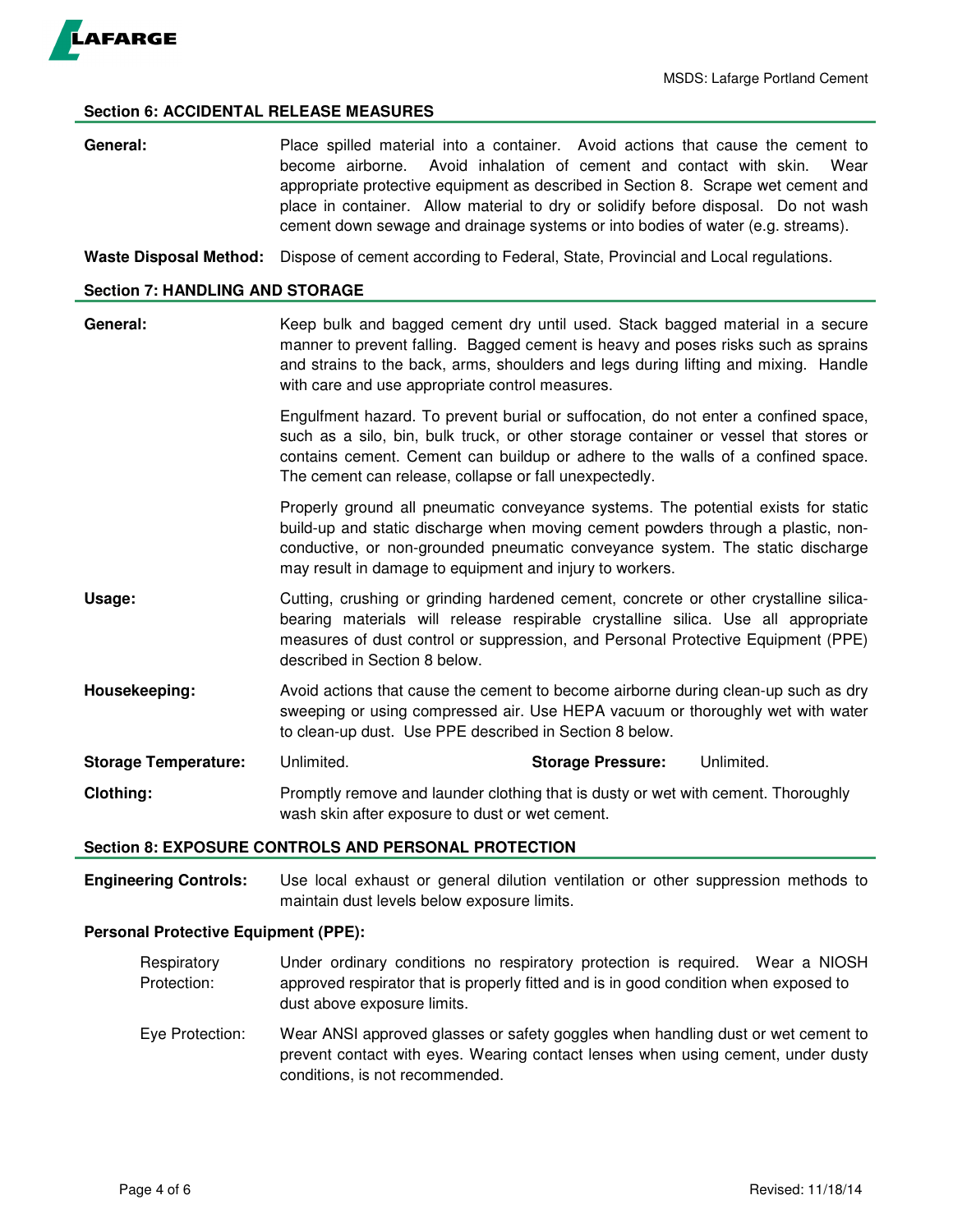

### **Section 8: EXPOSURE CONTROLS AND PERSONAL PROTECTION (continued)**

 Skin Protection: Wear gloves, boot covers and protective clothing impervious to water to prevent skin contact. Do not rely on barrier creams, in place of impervious gloves. Remove clothing and protective equipment that becomes saturated with wet cement and immediately wash exposed areas.

### **Section 9: PHYSICAL AND CHEMICAL PROPERTIES**

| <b>Physical State:</b><br>Appearance: | Solid (powder).<br>Gray, off white or white<br>powder. | <b>Evaporation Rate:</b><br>pH (in water): | NA.<br>$12 - 13$      |
|---------------------------------------|--------------------------------------------------------|--------------------------------------------|-----------------------|
| Odor:                                 | None.                                                  | <b>Boiling Point:</b>                      | $>1000^{\circ}$ C     |
| <b>Vapor Pressure:</b>                | NA.                                                    | <b>Freezing Point:</b>                     | None, solid.          |
| <b>Vapor Density:</b>                 | NA.                                                    | <b>Viscosity:</b>                          | None, solid.          |
| <b>Specific Gravity:</b>              | 3.15                                                   | <b>Solubility in Water:</b>                | Slightly (0.1 - 1.0%) |

### **Section 10: STABILITY AND REACTIVITY**

**Stability:** Stable. Keep dry until use. Avoid contact with incompatible materials.

**Incompatibility:** Wet cement is alkaline and is incompatible with acids, ammonium salts and aluminum metal. Cement dissolves in hydrofluoric acid, producing corrosive silicon tetrafluoride gas. Cement reacts with water to form silicates and calcium hydroxide. Silicates react with powerful oxidizers such as fluorine, boron trifluoride, chlorine trifluoride, manganese trifluoride, and oxygen difluoride.

**Hazardous Polymerization:** None. **Hazardous Decomposition:** None.

### **Section 11 and 12: TOXICOLOGICAL AND ECOLOGICAL INFORMATION**

For questions regarding toxicological and ecological information refer to contact information in Section 1.

### **Section 13: DISPOSAL CONSIDERATIONS**

Dispose of waste and containers in compliance with applicable Federal, State, Provincial and Local regulations.

### **Section 14: TRANSPORT INFORMATION**

This product is not classified as a Hazardous Material under U.S. DOT or Canadian TDG regulations.

### **Section 15: REGULATORY INFORMATION**

| <b>OSHA/MSHA Hazard</b><br><b>Communication:</b> | This product is considered by OSHA/MSHA to be a hazardous chemical and should<br>be included in the employer's hazard communication program.                                                                                                         |
|--------------------------------------------------|------------------------------------------------------------------------------------------------------------------------------------------------------------------------------------------------------------------------------------------------------|
| <b>CERCLA/SUPERFUND:</b>                         | This product is not listed as a CERCLA hazardous substance.                                                                                                                                                                                          |
| <b>EPCRA</b><br><b>SARA Title III:</b>           | This product has been reviewed according to the EPA Hazard Categories<br>promulgated under Sections 311 and 312 of the Superfund Amendment and<br>Reauthorization Act of 1986 and is considered a hazardous chemical and a delayed<br>health hazard. |
| <b>EPRCA</b><br><b>SARA Section 313:</b>         | This product contains none of the substances subject to the reporting requirements of<br>Section 313 of Title III of the Superfund Amendments and Reauthorization Act of<br>1986 and 40 CFR Part 372.                                                |